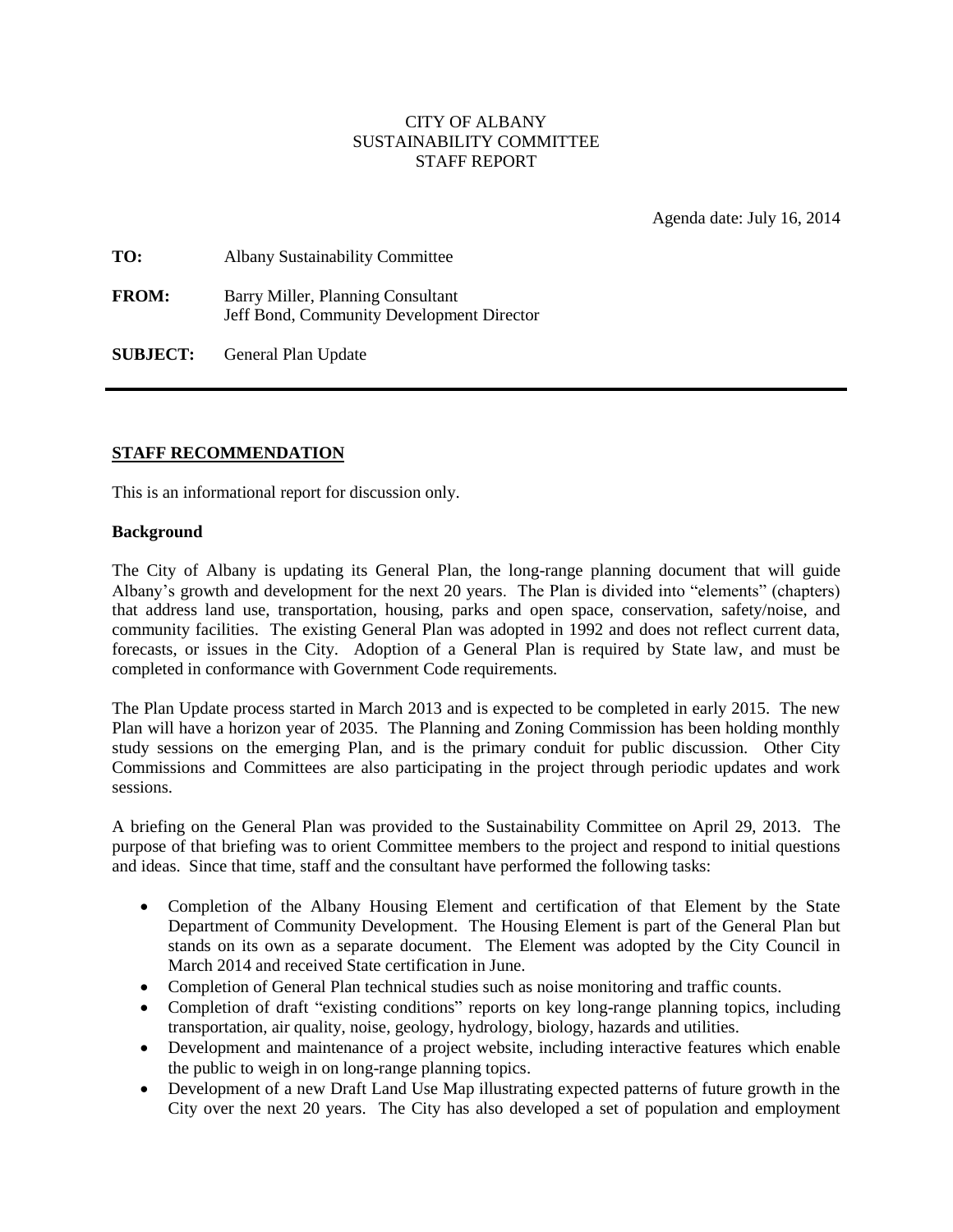forecasts which accompany the Map, indicating the increment of growth projected in various subareas of Albany.

- Community input, solicited through Commission meetings, City Council briefings, public hearings, a Town Hall meeting (on housing), and printed and web-based material about the General Plan Update.
- Development and preliminary vetting of goals, policies and actions on land use, transportation, housing, and parks and open space.

Upcoming milestones include the completion of policies and actions for the remaining chapters of the General Plan, including conservation and sustainability, community facilities, environmental hazards (safety and noise), and the waterfront. The policies and actions will be packaged in a Draft General Plan document by the end of 2014. An Environmental Impact Report for the project is also underway. The current schedule anticipates public hearings on the new General Plan in early 2015, with adoption in the Spring.

The Sustainability Committee briefing on July 16 will focus on the General Plan Conservation and Sustainability Element. The Conservation Element is a required component of the General Plan, and addresses the management of natural resources, including soils, water, minerals, vegetation, creeks, wildlife habitat, and similar topics. The City has expanded the required scope of this Element to include sustainability policies, providing a bridge to the Climate Action Plan and a framework for local "green" initiatives. In addition to including these policies in their own element, the theme of sustainability underpins the entire General Plan, particularly its land use and transportation policies.

Draft goals, policies and actions for Conservation and Sustainability are "**Attachment "A**" to this staff report. **Attachment A will be sent out as a separate email on Monday July 14.** At the Study Session on June 16, the City's consultant will walk the Committee through the Draft goals and policies, and solicit feedback from Committee members. A similar study session will be held on July 23 with the Planning and Zoning Commission. These study sessions will not be the last opportunity to comment—if needed, follow-up discussions with the Sustainability Committee may be scheduled.

# **General Plan Projections**

The General Plan includes population, household, and employment forecasts for Albany for 2035. The forecasts are based on multiple sources, including the "official" forecasts used for regional planning purposes by the Association of Bay Area Governments (ABAG) and the Metropolitan Transportation Commission (MTC). The forecasts also consider the availability of land for development, physical constraints, and the location of "housing opportunity sites" that have been identified by the Albany Housing Element.

Current forecasts indicate:

- 780 households added between 2010 and 2035, for a total of 8,180 households by 2035
- $\bullet$  1,640 residents added between 2010 and 2035, for a total population of 20,150 by 2035
- $\bullet$  960 jobs added between 2010 and 2035, for a total of 5,980 jobs by 2035

Most of this growth is expected to occur on the San Pablo Avenue corridor, with smaller increments of growth along Solano Avenue and on underutilized parcels in the multi-family zoning districts. No land use changes to the waterfront have been presumed in the forecasts.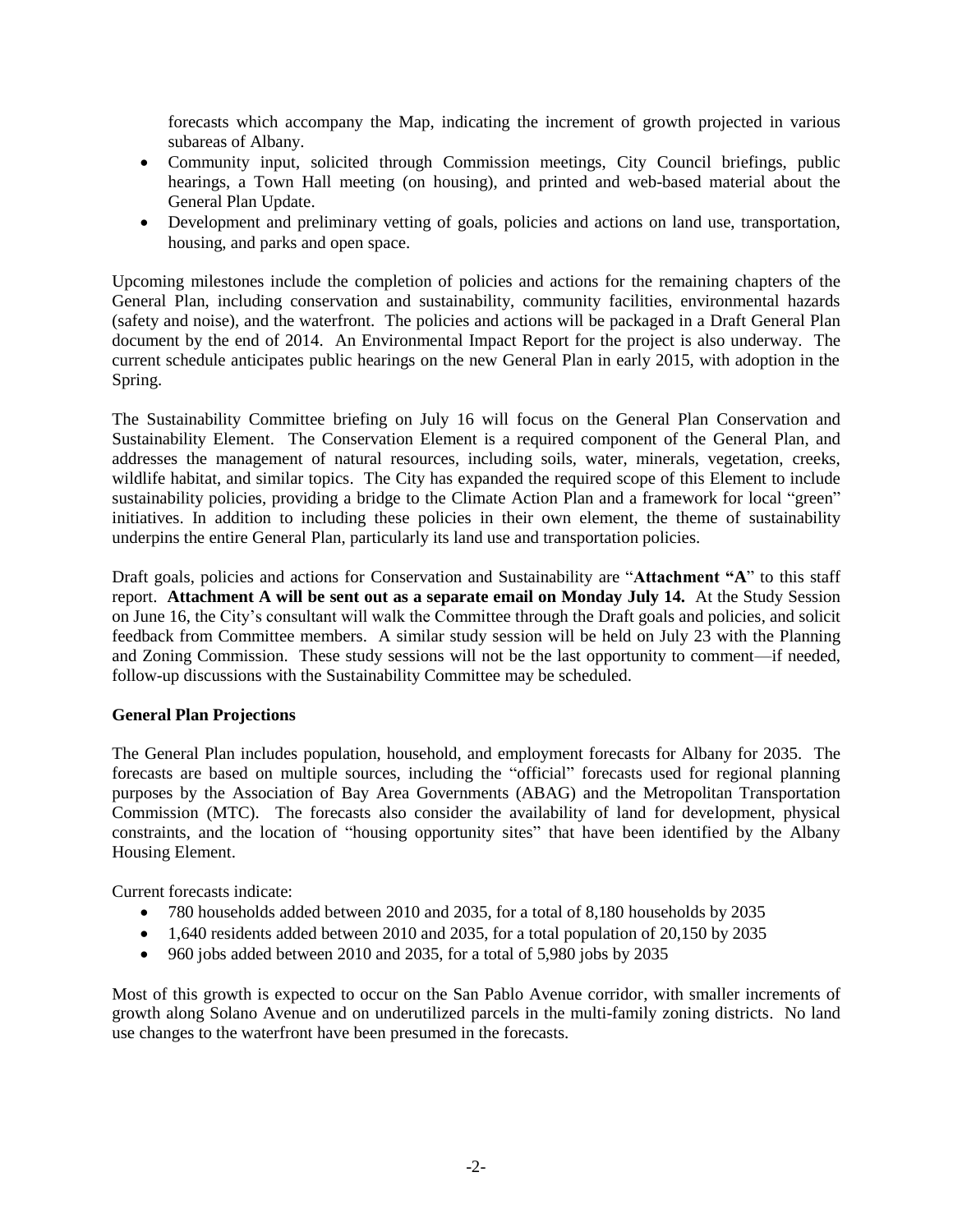#### **Sustainability Policy Audit**

The intent of the Conservation and Sustainability Element of the General Plan is to integrate and synthesize existing policies, rather than to change the City's current policies. The General Plan is not intended to be an update of the Climate Action Plan, the Albany Hill Creekside Master Plan, or other planning documents that address resource conservation. It is broader in its scope than these documents, and less prescriptive in its recommendations. As appropriate, the General Plan will provide direction to amend or update related planning documents in future years.

Because the document is largely a synthesis of existing policies, one of the key tasks in preparing it was an "audit" of existing conservation-related policies in Albany. Among the documents reviewed were the 1992 General Plan and the Albany Climate Action Plan. The audit also considered regional plans and programs related to topics such as air and water quality.

It should be noted that there are numerous documents related to resource conservation along the Albany waterfront, including documents covering Eastshore State Park, the Albany Bulb, Albany Beach, and the Bay Trail. These areas will be addressed in a separate chapter of the General Plan focused on the Albany Waterfront. The Waterfront Element will emphasize the open space value of the shoreline and will not be proposing changes in policy or changes to the General Plan Map in this area (under Measure C, such changes would be subject to a citywide vote).

## **Draft Goals, Policies, and Actions**

As noted above, Attachment "A" (to be provided in a supplemental staff report on Monday July 14) includes the Draft Conservation and Sustainability policies. This is a Working Draft for discussion only. Comments are encouraged and revisions are likely before a Draft General Plan is published.

The existing 1992 Albany General Plan combined the Conservation, Recreation, and Open Space Element into a single chapter. The new General Plan has separated Recreation and Open Space out as a separate chapter. Policies related to those topics (and parks) have been moved to that Element. The 1992 Plan goals related to Conservation were to:

- 1. Enhance the natural features of the City's creeks and increase public access to them
- 2. Increase street tree planting throughout Albany to beautify the City and purify the air
- 3. Preserve the crest of Albany Hill for public open space use
- 4. Maintain and improve the quality of the natural environment and cultural resources
- 5. Continue to value the importance of the Albany waterfront and shoreline as a place of scenic beauty

The existing plan includes 16 policies under these five goals. It does not address climate change, greenhouse gas emissions, sea level rise, or adaptation. It also does not address sustainability topics such as waste reduction, recycling, reclaimed water use, green building, and walkability. The existing plan includes only very brief mention of air and water quality, wildlife, energy and water conservation, watershed management, mineral conservation, and other topics typically found in a conservation element.

The new Conservation and Sustainability Element is more expansive in scope than the existing Plan and has considerably more policies. It includes eight goals, corresponding to the following topics:

- Protection of Natural Features (including creeks, Albany Hill, and the waterfront)
- Urban Forestry (including street trees)
- Land Resources